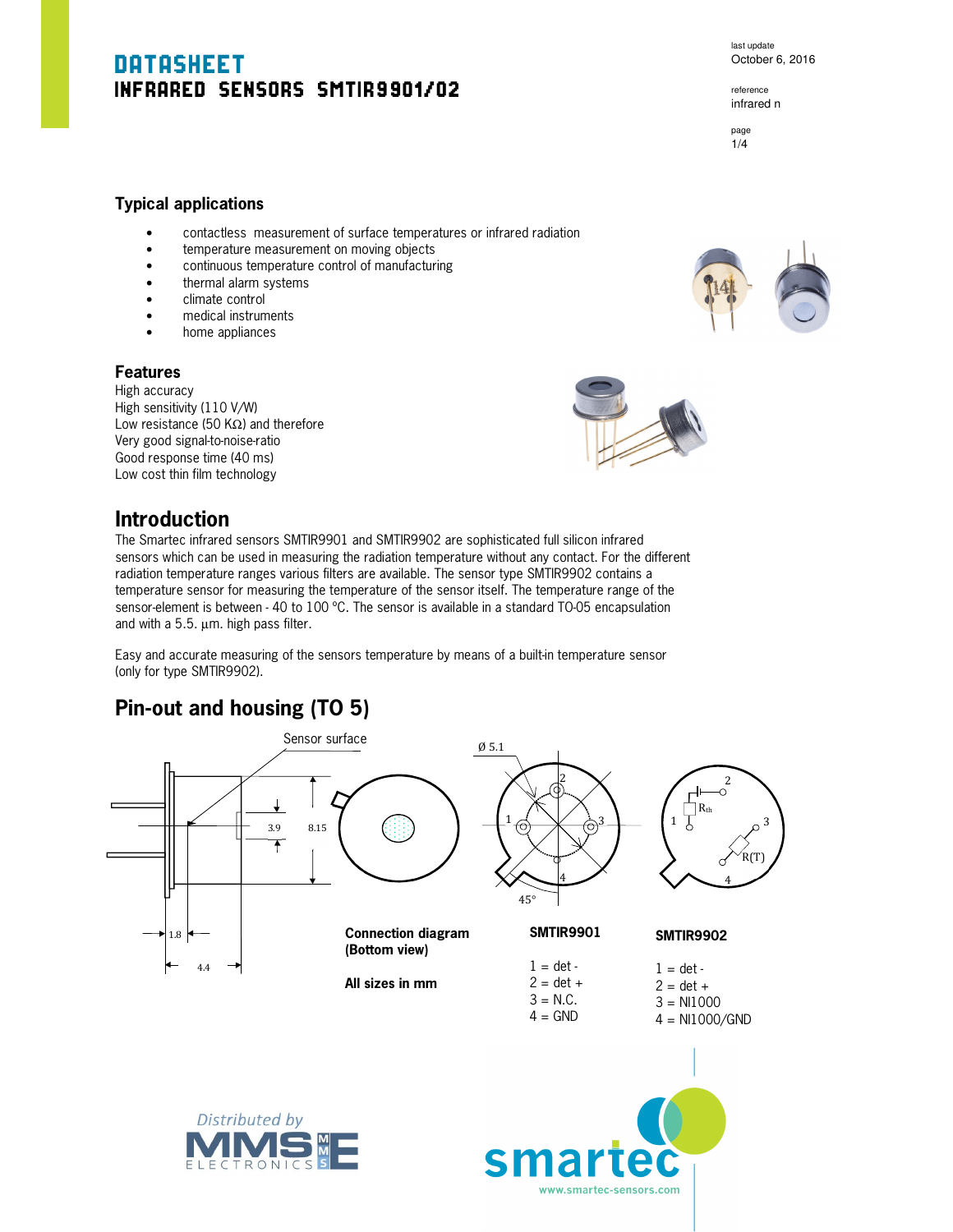last update October 6, 2016

### INFRARED SENSORS SMTIR9901/02

reference infrared n

page 2/4

# **Product description**

Thermopiles are based on the Seebeck effect, which can be considered ever since a long time as standard for conventional thermocouples. The application of thin film technology allows the production of miniaturized and low cost sensor elements.

A series connection of thermo junctions deposited on a silicon substrate forms the thermopile. The hot junctions are thermally isolated from the cold junctions on the substrate by etching an extremely thin membrane. A black absorbing layer on the hot junctions transforms the incoming radiation into heat. A voltage proportional to the radiation is generated by the thermoelectric effect.

The used thermopiles are processed on 400  $\mu$ m silicon substrates using BiSb and NiCr for the thermo junctions.

For different radiation spectra various filters are available to find the optimal solution.

### **Specifications**

| <b>Parameter</b>                                                    | typical           | units                                 |
|---------------------------------------------------------------------|-------------------|---------------------------------------|
| Number of thermojunctions                                           | 100               |                                       |
| Active area                                                         | 0,5               | mm <sup>2</sup>                       |
| Die size                                                            | $2,2 \times 2,2$  | mm <sup>2</sup>                       |
| Resistance of thermopile (Rth)                                      | $50 + 15$         | KΩ                                    |
| Sensitivity                                                         | $110+20$          | V/W <sup>1</sup>                      |
| Temp. Coeff. Of sensitivity                                         | $-0.52+0.08$      | $\frac{\%}{K}$                        |
| <b>Specific Detectivity</b>                                         | 2.1 *10E8         | cm.Hz $\frac{1}{2}$ /W <sup>1</sup> ) |
| noise equivalent power                                              | 0,35              | nW <sup>1</sup>                       |
| Noise voltage                                                       | 37                | $nV/Hz\frac{1}{2}$                    |
| Time constant                                                       | $40+10$           | ms (63%)                              |
| Temperature range (sensor)                                          | $-20 - + 100$     | °C                                    |
| Storage temperature                                                 | $-40 - +100$      | °C                                    |
| Filter (high pass)                                                  | 5,5               | μm                                    |
| $1)$ at 500 K dc<br><b>Reference Thermistor (SMTIR9902</b><br>only) |                   |                                       |
| Resistance                                                          | $1,000 \pm 0,004$ | KΩ (@ 0 °C                            |



for more info: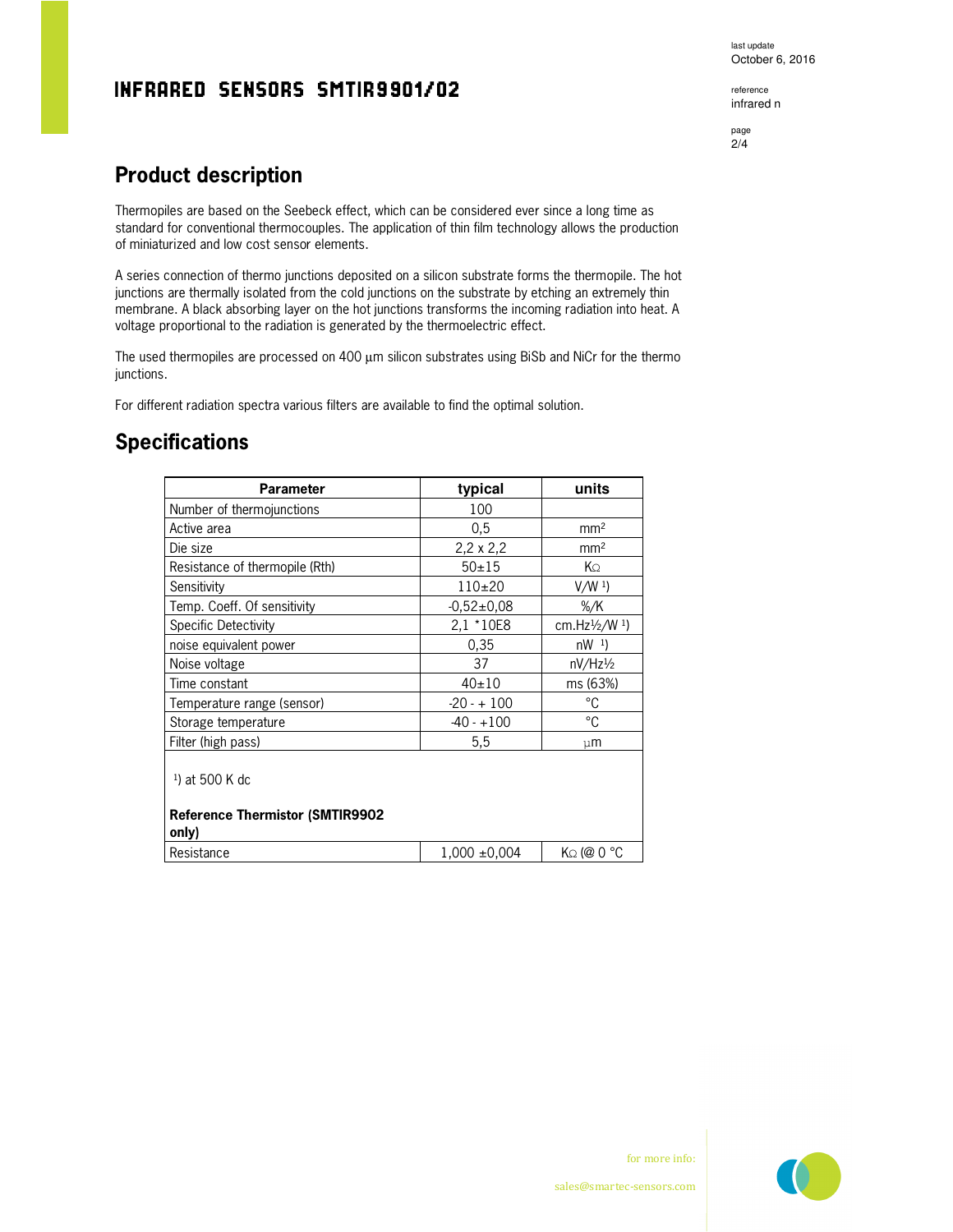last update October 6, 2016

### INFRARED SENSORS SMTIR9901/02

reference infrared n

page 3/4

# **FILTER (characteristic)**



# **Understanding the specifications**

#### **Sensitive area**

The sensitive area is a square of 0.5 mm<sup>2</sup>. By using the distance between the sensor element and the glass filter and its diameter the field of view can be determined. The field of view can be changed by using special lenses. In case lenses are used the emissivity and the spectrum has to be considered.

#### **Filter**

The sensors are standard wise equipped with a high pass filter. From the theory it is well known that each body has a radiation at a certain temperature. This radiation temperature has a frequency related to that temperature. For general use the filter used is a high pass filter with a cut-off wavelength of 5.5 µm.

#### **Sensor resistance**

This type of thermopile has a reasonable output resistance. This resistance has to be considered when designing the input amplifier to prevent off-setts, etc.

### **Time constant**

The time constant is the time needed to reach an output voltage of 63 % of the final signal level. This time constant only depends on the physical construction.

for more info: